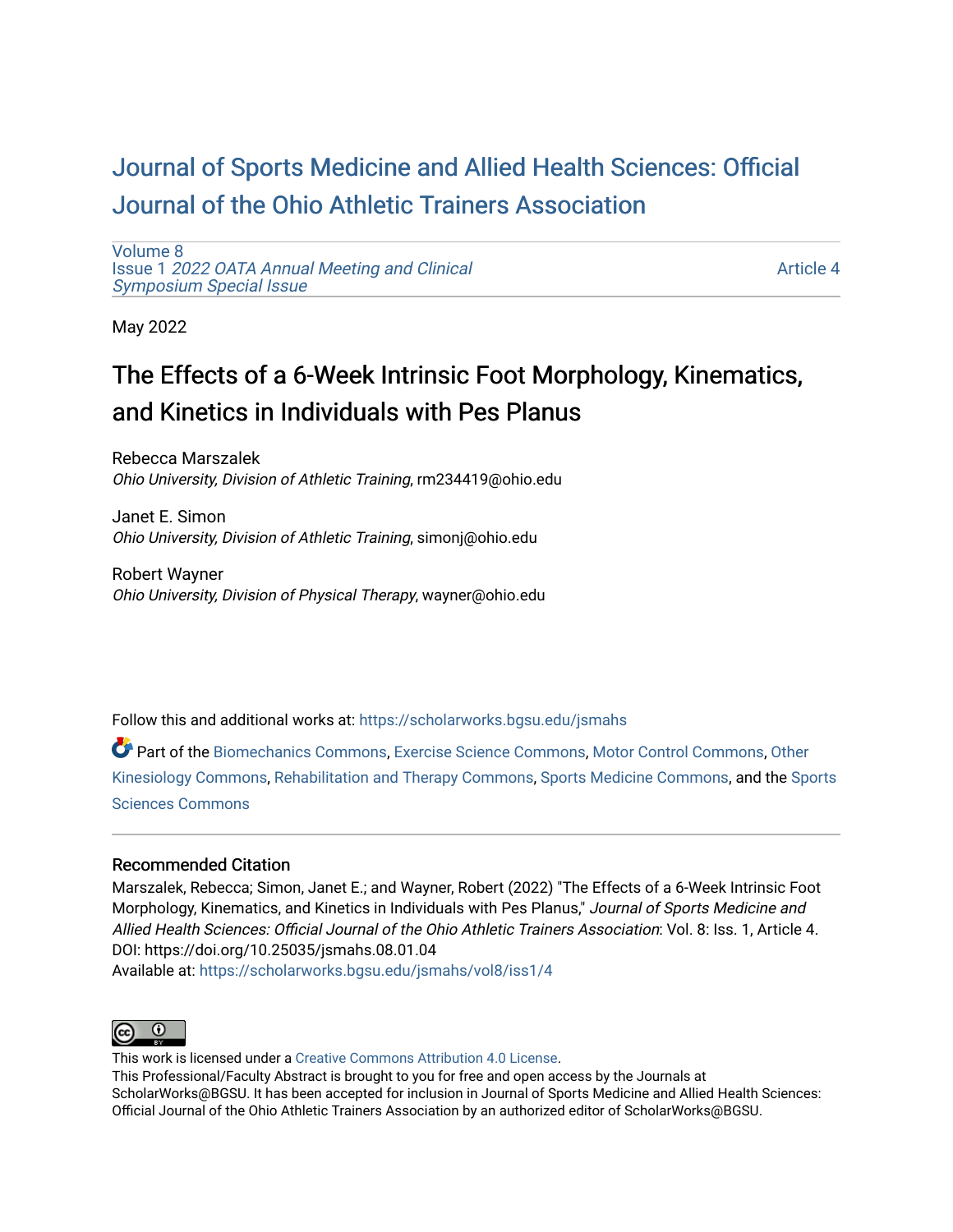# The Effects of a 6-Week Intrinsic Foot Muscle Exercise Intervention on Foot *Morphology, Kinematics, and Kinetics in Individuals with Pes Planus*

Rebecca Marszalek AT\*; Janet E. Simon PhD, AT\*; Robert Wayner PT, DPT<sup>‡</sup> Ohio University, College of Health Sciences and Professions,\*Division of Athletic Training; ‡Division of Physical Therapy 

# *CONTEXT*

The intrinsic foot muscles are vital in supporting the medial longitudinal arch of the foot. Individuals with pes planus have poor foot morphology, strength, and biomechanics, warranting an intervention.

# *OBJECTIVE*

To determine the effects of a 6-week intrinsic foot muscle strengthening intervention on foot morphology and biomechanics in individuals with pes planus.

### *DESIGN*

Randomized controlled trial.

#### *SETTING*

University research laboratory.

# *PARTICIPANTS*

Fifteen healthy subjects (8 males, 7 females,  $22.93\pm4.30$  yrs,  $172.07\pm8.50$  cm,  $80.40\pm21.09$ kg) from a university setting were recruited to participate in the study. Using random block sampling, 8 individuals were allocated to the intervention group and 7 were allocated to the control group.

#### *INTERVENTION*

The 6-week intrinsic foot muscle intervention consisted of the following strengthening exercises: short-foot, isolated great toe extension, isolated second-fifth toe extension, and toes-spread-out. Two sets of fifteen repetitions of each of the four exercises were performed on each foot during each session throughout the intervention period. Each repetition was maintained for a five-second isometric hold. Exercises were progressed in difficulty over the course of the 6-week intervention. Participants were asked to complete the exercise intervention four times a week for the duration of the study. Individuals in the control group did not undergo any form of intervention.

#### *MAIN.OUTCOME.MEASURES*

At pre-intervention, foot posture and arch height were assessed via the Foot Posture Index-6 and the Navicular Drop test, respectively. Cross-sectional area of the abductor hallucis was assessed using ultrasound as an indirect measure of strength. Biomechanical measures, including peak rearfoot eversion, peak tibial internal rotation, peak rearfoot eversion moment, and center of pressure excursion, were collected using 3D-motion capture and an instrumented treadmill. At post-intervention, these morphological and biomechanical measures were repeated. Descriptive statistics were calculated for each dependent variable by group and time. A repeated measures ANOVA was conducted for each dependent variable with the within subiects factor time and between subjects factor group.

# *RESULTS*

There was a significant interaction of time by group for peak tibial internal rotation  $(F_{1,13}=13.31, p=0.003, \eta=0.51, 1-\beta=0.92)$ . No other variables had a significant interaction or main effect ( $p>0.05$ ). For the control group there was no significant change in peak tibial internal rotation across time  $(p=0.08)$ . For the intervention group there was a significant